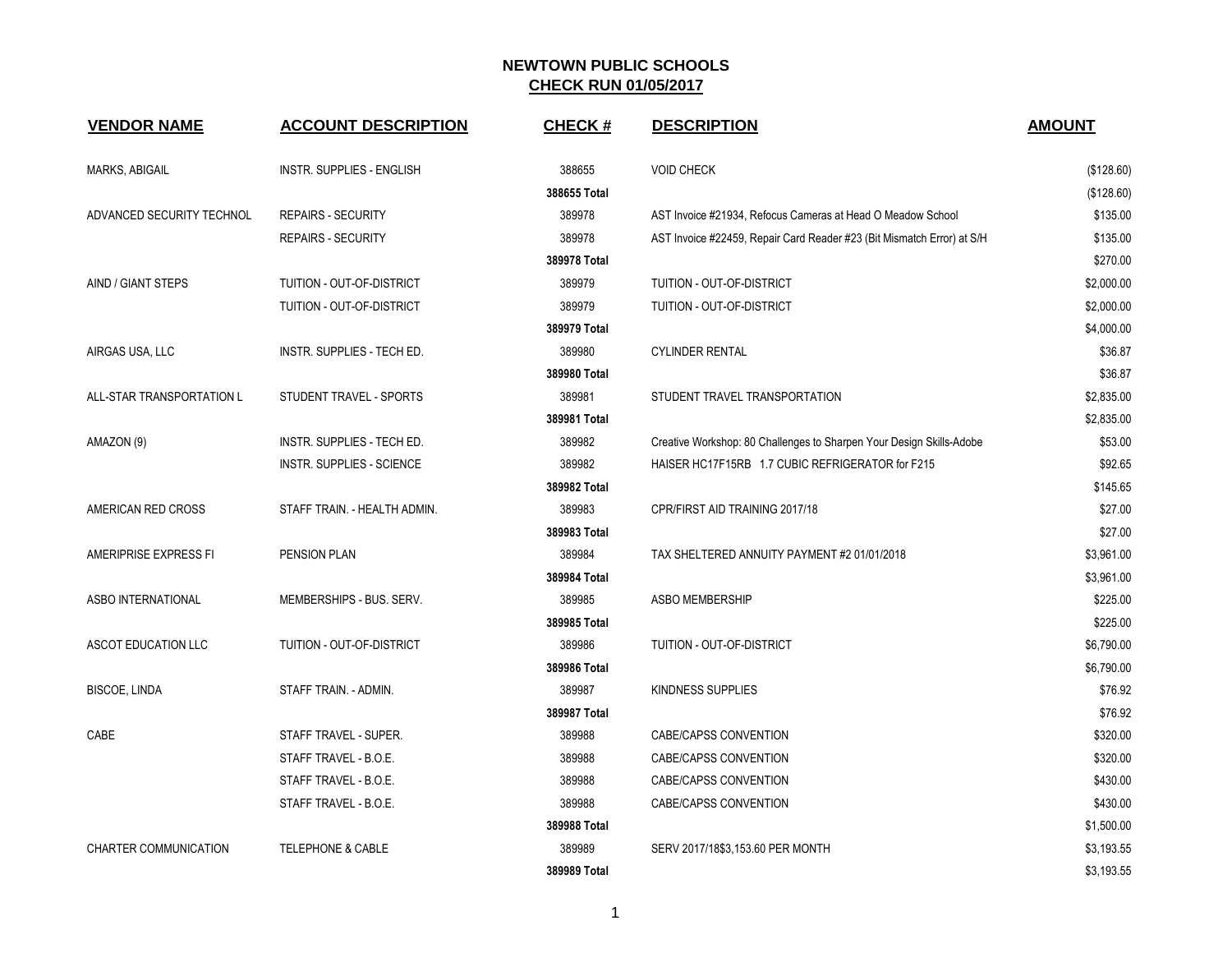## **NEWTOWN PUBLIC SCHOOLS CHECK RUN 01/05/2017**

| <b>VENDOR NAME</b>            | <b>ACCOUNT DESCRIPTION</b>             | <b>CHECK#</b> | <b>DESCRIPTION</b>                                     | <b>AMOUNT</b> |
|-------------------------------|----------------------------------------|---------------|--------------------------------------------------------|---------------|
| CNH INDUSTRIAL CAPITAL AM     | <b>B&amp;G CONTRACTED SERV.</b>        | 389990        | LOADER BLOWER LEASE - SH                               | \$22,812.76   |
|                               |                                        | 389990 Total  |                                                        | \$22,812.76   |
| CONNEC-TO-TALK                | PROF. SERV. - PSYCH/MED. EVAL.         | 389991        | ABA SERVICE 12/18-12/22/17                             | \$1,200.00    |
|                               | PROF. SERV. - PSYCH/MED. EVAL.         | 389991        | BCBA CONSULT 12/18-12/21/17                            | \$1,785.00    |
|                               |                                        | 389991 Total  |                                                        | \$2,985.00    |
| CONRON, NANCY                 | STAFF TRAVEL - STAFF DEVELOP.          | 389992        | TRAVEL NOV 2017                                        | \$39.64       |
|                               | STAFF TRAVEL - STAFF DEVELOP.          | 389992        | TRAVEL DEC 2017                                        | \$20.28       |
|                               |                                        | 389992 Total  |                                                        | \$59.92       |
| DEVINE, PAUL                  | STAFF TRAVEL - B & G ADMIN.            | 389993        | TRAVEL NOV 2017                                        | \$113.79      |
|                               |                                        | 389993 Total  |                                                        | \$113.79      |
| DNR LABORATORIES LLC          | CAPITAL OUTLAY-NHS AUDITORIUM PHASE II | 389994        | INSTALL FIBER PATCH PANELS FOR WIRELESS ACCESS POINTS  | \$4,390.00    |
|                               | CAPITAL OUTLAY-NHS AUDITORIUM PHASE II | 389994        | LISTEN TECH STATIONARY RF TRANSMITTER                  | \$699.00      |
|                               | CAPITAL OUTLAY-NHS AUDITORIUM PHASE II | 389994        | LISTEN TECH RACK MOUNTING KIT                          | \$63.00       |
|                               | CAPITAL OUTLAY-NHS AUDITORIUM PHASE II | 389994        | LISTEN TECH IDSP RF RECEIVER                           | \$4,917.00    |
|                               | CAPITAL OUTLAY-NHS AUDITORIUM PHASE II | 389994        | LISTEN TECH UNIV BEHIND-THE-HEAD STEREO HEADPHONES     | \$825.00      |
|                               | CAPITAL OUTLAY-NHS AUDITORIUM PHASE II | 389994        | LISTEN TECH INTELLIGENT EARPHONE/NECK LOOP LANYARD     | \$495.00      |
|                               | CAPITAL OUTLAY-NHS AUDITORIUM PHASE II | 389994        | LISTEN TECH INTELLIGENT 12 UNIT CHARGING/CARRYING CASE | \$1,497.00    |
|                               | CAPITAL OUTLAY-NHS AUDITORIUM PHASE II | 389994        | INTEGRATION - INSTALLATION ON SITE                     | \$1,600.00    |
|                               | CAPITAL OUTLAY-NHS AUDITORIUM PHASE II | 389994        | INTEGRATION - TRAINING OF END USERS/STAFF              | \$200.00      |
|                               | CAPITAL OUTLAY-NHS AUDITORIUM PHASE II | 389994        | PROJECT MANAGEMENT                                     | \$50.00       |
|                               | CAPITAL OUTLAY-NHS AUDITORIUM PHASE II | 389994        | LISTEN TECH COAX DIPOLE ANTENNA                        | \$146.00      |
|                               |                                        | 389994 Total  |                                                        | \$14,882.00   |
| <b>EAST RIVER ENERGY INC.</b> | FUEL OIL - H.S.                        | 389995        | OIL 3700.0 GAL H/S                                     | \$6,980.58    |
|                               |                                        | 389995 Total  |                                                        | \$6,980.58    |
| HEARTLAND SCHOOL SOLUTION     | PROF. SERV. - BUS. SERV                | 389996        | <b>PSV:FREE &amp; REDUCED TRAINING ONLINE</b>          | \$375.00      |
|                               |                                        | 389996 Total  |                                                        | \$375.00      |
| JUNE, KELLIE                  | STAFF TRAVEL - INFO. TECH.             | 389997        | TRAVEL NOV 2017                                        | \$25.47       |
|                               |                                        | 389997 Total  |                                                        | \$25.47       |
| <b>M-F ATHLETIC</b>           | <b>INSTR. SUPPLIES - SPORTS</b>        | 389998        | Ref.Order#2456837-00 Indoor Track Runways              | \$1,306.90    |
|                               |                                        | 389998 Total  |                                                        | \$1,306.90    |
| MACHADO, ANA PAULA DR.        | MEDICAL ADVISOR - HEALTH ADMIN         | 389999        | MEDICAL ADVISOR - HEALTH ADMIN                         | \$1,000.00    |
|                               |                                        | 389999 Total  |                                                        | \$1,000.00    |